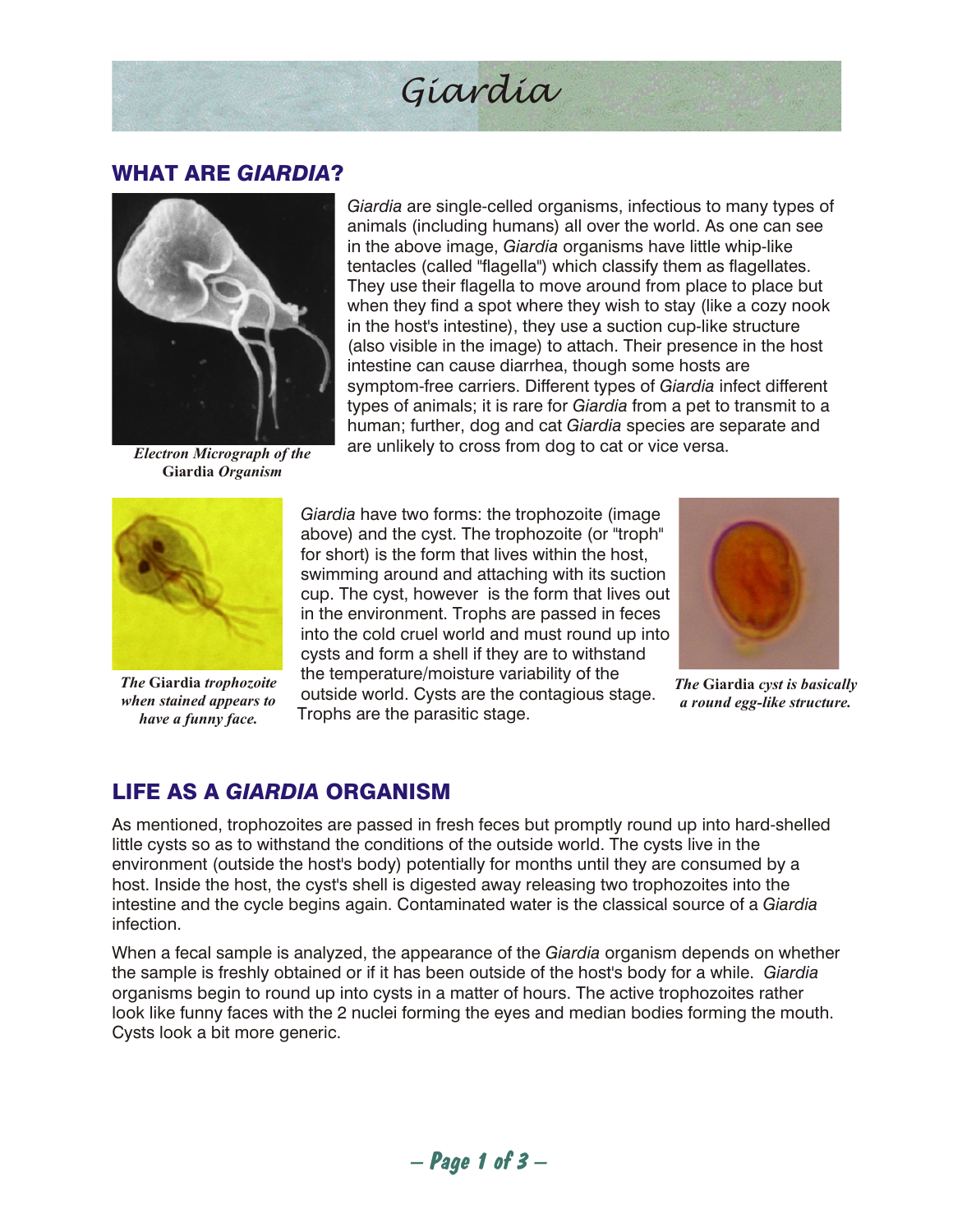In the environment, cysts survive in water and soil as long as it is relatively cool and wet. A host will accidentally swallow a cyst when drinking from a puddle, toilet, or when licking his or her fur. After the cyst has been swallowed, the cyst's shell is digested away freeing the two trophozoites who go forth and attach on the intestinal lining. The troph has a structure called a "ventral disc" which is sort of like a suction cup and is used to attach the organism's body to the intestine. If the troph wants to move to another spot, it lifts itself up and swims to a new spot via its flagella. Trophs tend to live in different intestinal areas in different host species but will move to other areas depending on the diet the host is eating. The troph may round itself up and form a cyst while still inside the host's body. If the host has diarrhea, both trophs and cysts may be shed in the diarrhea; either form can be found in fresh stool.

After infection, it takes 5-12 days in dogs or 5-16 days in cats for *Giardia* to be found in the host's stool. Diarrhea can precede the shedding of the *Giardia*. Infection is more common in kennel situations where animals are housed in groups.

### HOW DOES *GIARDIA* CAUSE DIARRHEA?

No one is completely sure but infection seems to cause problems with normal intestinal absorption of vitamins and other nutrients. Diarrhea is generally not bloody with a *Giardia* infection. Immune suppressive medications such as corticosteroids can re-activate an old *Giardia* infection. We do not know why some infected hosts get diarrhea while others never do.

### DIAGNOSIS

In the past, diagnosis was very difficult. The stool sample being examined needed to be fresh plus *Giardia* rarely show up on the usual fecal testing methods used to detect other parasites. Several tricks have been developed to make *Giardia* easier to find (special stains, using special processing solutions etc.) but what has made the biggest difference in the diagnosis of *Giardia* is the ELISA test kit (similar in format to a home pregnancy test). This method has dramatically improved the ability to detect *Giardia* infections and the test can be completed in just a few minutes while the owner waits.

*Giardia* shed organisms intermittently and may be difficult to detect. Sometimes pets must be retested in order to find an infection and asymptomatic carrier animals are common.

#### TREATMENT

A broad spectrum dewormer called fenbendazole (Panacur® ) seems to be the most reliable treatment at this time. Metronidazole (Flagyl® ) has been a classical treatment for *Giardia* but studies show it to only be effective in 67% of cases. For some resistant cases, both medications are used concurrently. Febantel is also commonly used for *Giardia* as it is converted to fenbendazole in the body.

Because cysts can stick to the fur of the infected patient and be a source for re-infection, the positive animal should receive a bath at least once in the course of treatment. At the very least, the patient should have a bath at the end of the treatment course plus it is especially important to promptly remove infected fecal matter to minimize environmental contamination.



*A positive* **Giardia** *ELISA test (The blue dot on the top is the control positive dot for comparison. The blue dot on the right is the host's sample showing positive.)*

 *– Page 2 of 3 –*